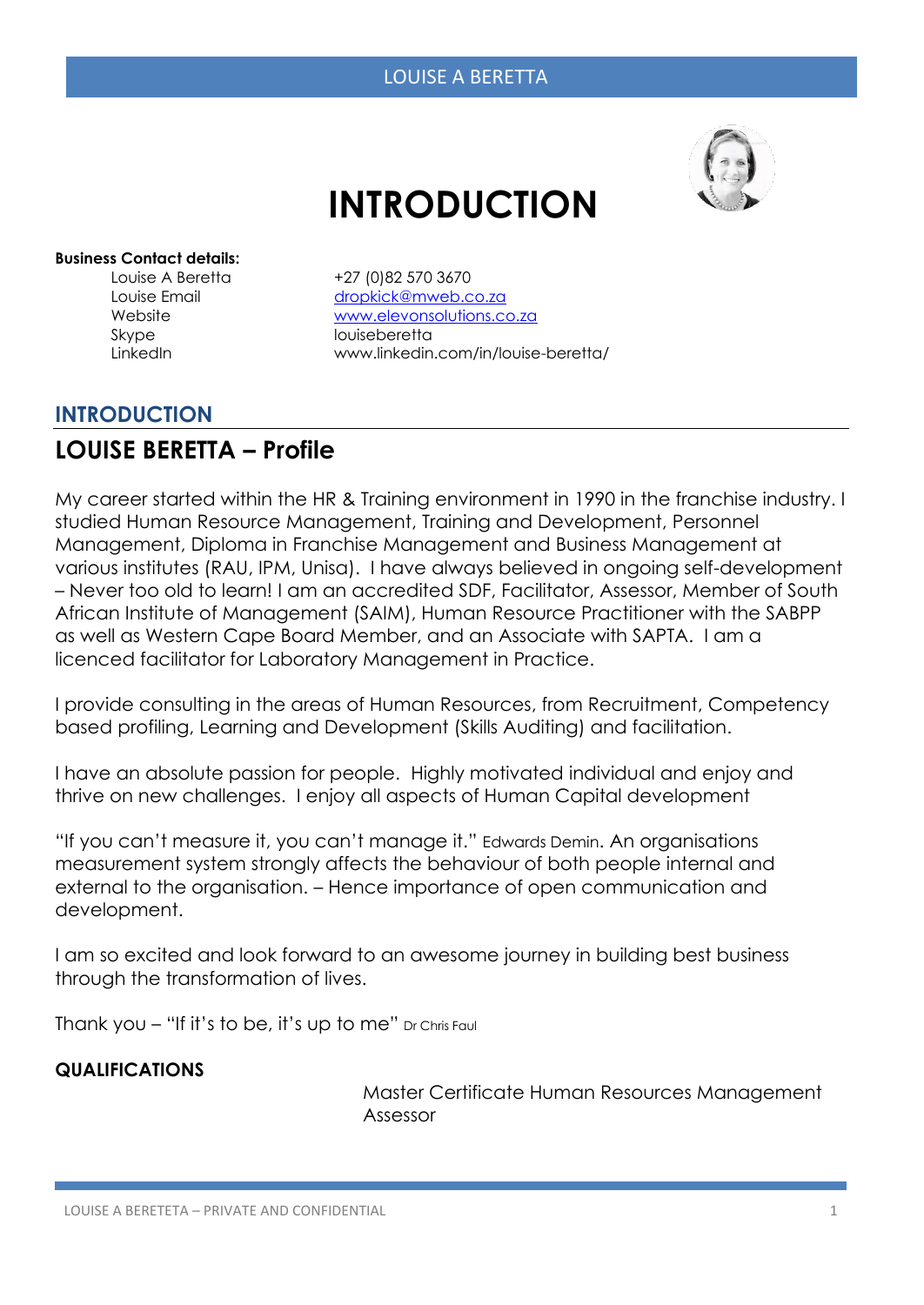#### LOUISE A BERETTA

Registered Assessor with Services Seta – Awaiting reregistration from both ETDP and Wholesale & Retail Seta. Skills Development Facilitator OD-ETP (Facilitator process) **Moderator** Personnel Management Diploma in Franchising Management and Leadership Certificate Life Coach Certificate

Attended and accredited against numerous programmes – Ranging from IR, Disciplinary codes, MBA, Project Management etc.

#### **COMPUTER SKILLS**

MS Office, Micro Dos, Pastel, Ulead Photo Express, Outlook Express, Lotus Notes, MicroSoft Project, Basic Quick Books (Home base), Microsoft CRM and LMS, Power Point of Sale (In own Business)

**MEMBERSHIPS** SABPP HR Associate, Generalist (2016) SABPP Board Member WC 2018-2019 SAIM (South African Institute for Management) 2013 Association for Skills Development South Africa 2017 Private Security Industry Regulatory Authority (PSIRA) Cape Chamber of Commerce 2016-2017

Please note I have an association with various fully accredited institutions. Any requirements out of the scope of my offerings, I can source a suitable solution.

# **COURSES FACILITATED**

- Women in the Workplace
- Authentic Leadership
- Leading from the Front
- Emotional Intelligence
- Communicating for Success
- Be Your Own Confidence Coach
- Conflict Management and Resolution
- Employee Engagement
- Building Trust Relationships
- Creating an Environment for Positive Change & Growth
- Creating your Own PDP (Personal Development Program)
- How to Succeed in the Boardroom
- The A-Z of starting Your Own Business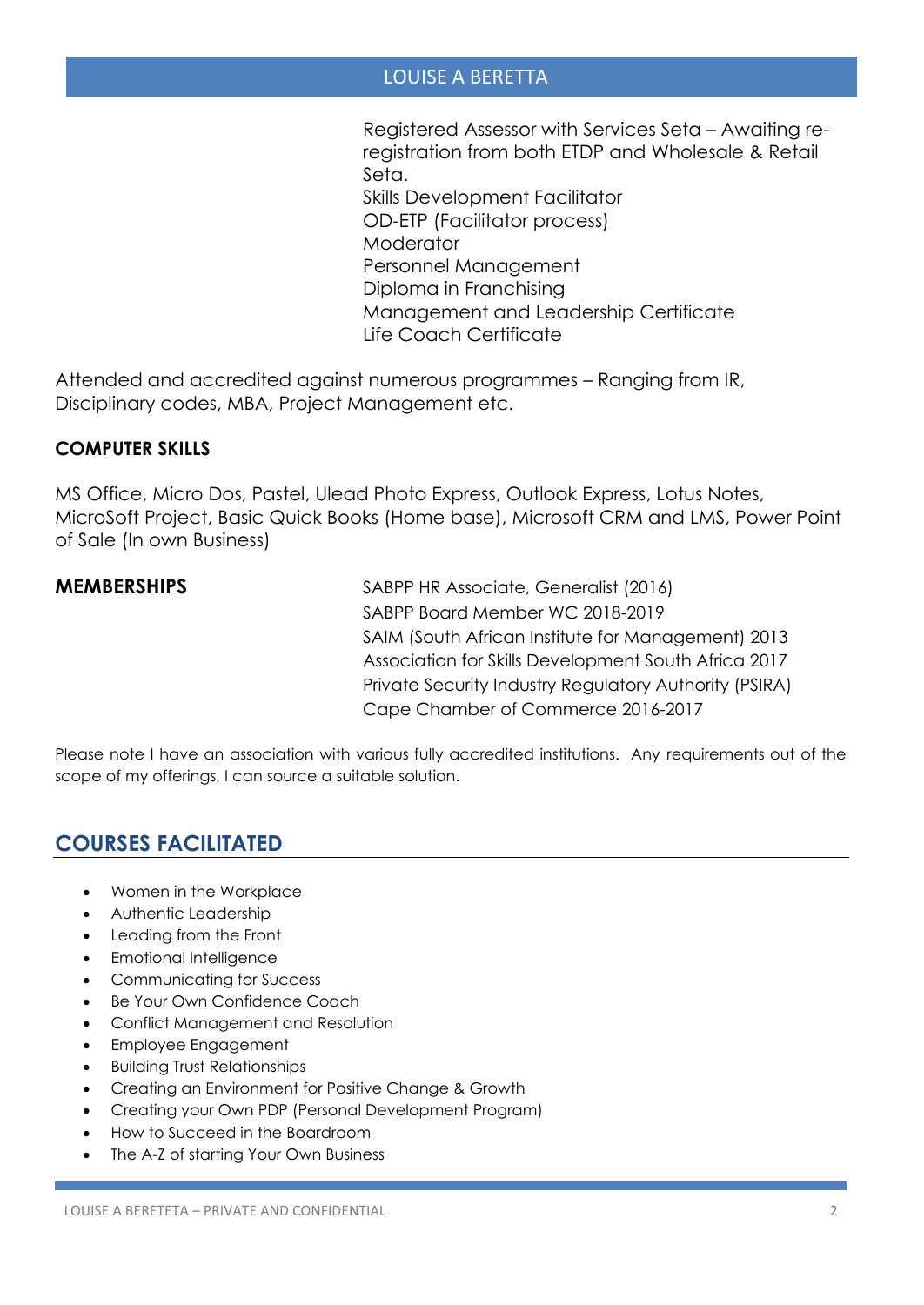### LOUISE A BERETTA

- Competency based alignment for Job Profiling
- HR & Recruitment
- **HR Auditing**
- Interviewing Skills
- Labour Law made Easy
- Optimizing Human Potential
- Facilitation Skills
- Management and Leadership Development
- Reception and Front-Line Skills
- Sales Skills
- Service Excellence
- Skills Auditing
- **Team Building**
- **Train the Trainer**
- Trainer Skills Development
- **Assertiveness**
- Business Management
- Business Reports
- Governance & Management of Documentation
- Mastering Minutes and Meeting Protocol
- Negotiation Skills
- Problem Solving
- Professional Office Management
- Project Management
- Project Management for Non-Project Managers
- Setting your Vision for Outstanding Results
- Team Empowerment
- Time Management and Control
- Supervisory Management
- Stress Management
- Crises Management
- Business Communication
- Business Writing
- Change Management
- Communicating for Results
- Communication for Influence
- **Effective Presentation Skills**
- EQ in the Workplace
- Handling Conflict in the Workplace

Facilitate full skills audits:

The process of a Skills Gap Analysis and Audit is designed for managers who are required to periodically asses the current skills within their business against those that are required by the organisation for current and future performance.

This process will provide managers/HR with the conceptual framework and practical tools to use in defining competencies and skills in their departments and to use this analysis to design